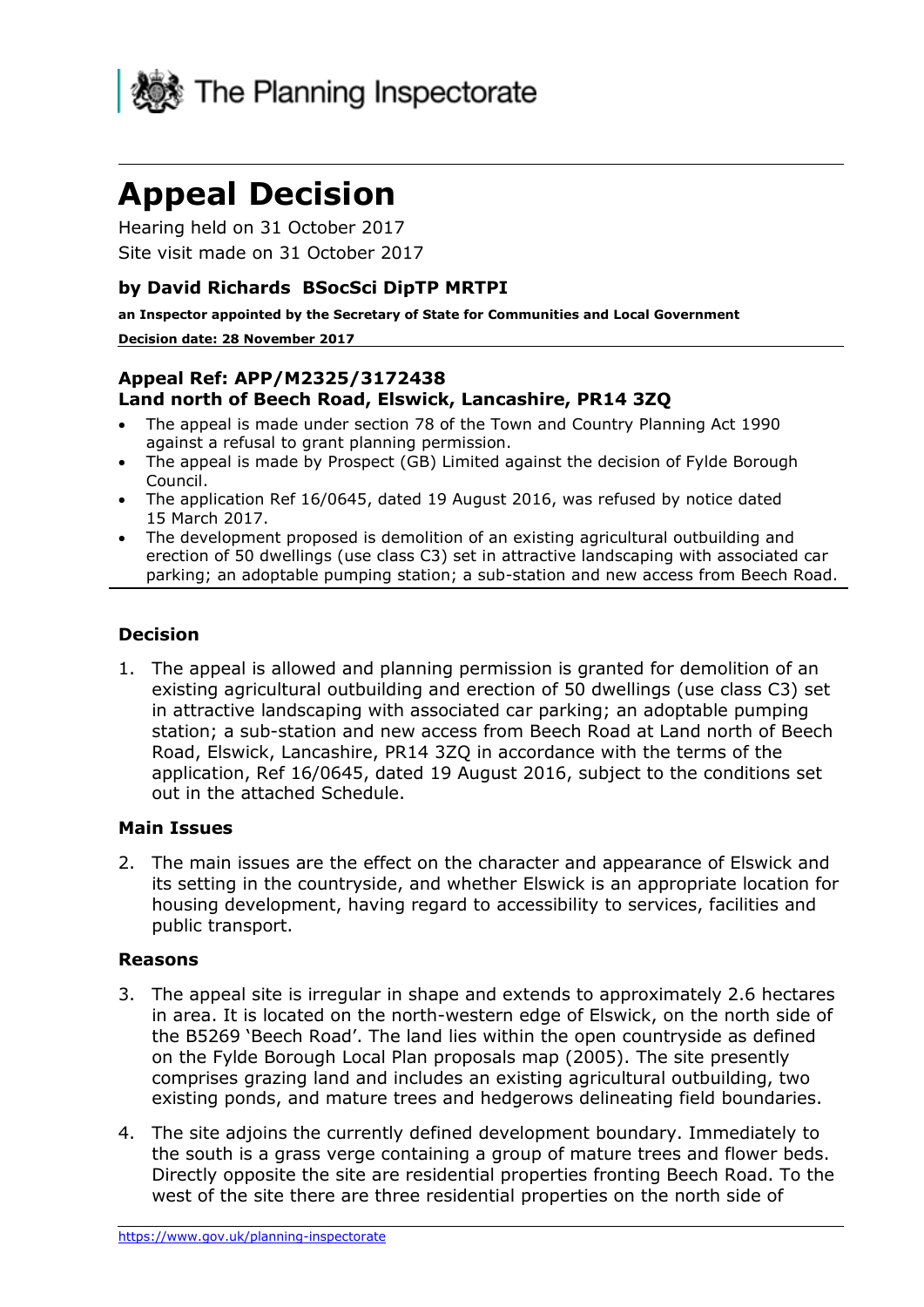Beech Road, beyond which there is more grazing land and then Meagles Lane. The eastern boundary of the site borders open grazing land, beyond which is Copp Lane. To the north, there are open fields, and an existing pond, with Langtree Lane beyond.

5. The land is shown as Grade 3b agricultural land (good to moderate quality) with generally flat topography which falls away gradually to the north.

## *Planning Policy*

- 6. The development plan for the area consists of the saved policies of the Fylde Borough Local Plan, as altered in 2005 (LP). Saved policy SP02 restricts development in the countryside, other than for specified categories of development which do not include that under consideration in this appeal.
- 7. The LP predates the National Planning Policy Framework (the Framework) and this has implications for the weight to be accorded to its policies which I shall consider in the relevant sections of this decision below.
- 8. A new local plan for the Borough is in course of preparation, the Fylde Local Plan to 2032 (the emerging plan). It has been submitted for examination by an Inspector, which is continuing, with further hearing sessions programmed for December 2017. The emerging plan promotes development in sustainable locations in accordance with the Framework. Policy S1 establishes a settlement hierarchy in which Elswick is identified as a 'Tier 2' settlement, that is a 'Smaller Rural Settlement' capable of taking limited growth – 50 dwellings over the plan period to 2032, having regard to the level of facilities and services available in the village. However the settlement boundary has been retained unaltered from the current adopted LP, with the intention set out in Policy SL5 that sites for the provision of 50 homes should be identified through the preparation of a Neighbourhood Plan for Elswick.
- 9. As it has yet to be adopted, the weight to be attached to its policies must be considered in accordance with the advice in paragraph216 of the Framework.
- 10. I was informed at the hearing that the Parish Council no longer intends to prepare a Neighbourhood Plan, on the basis that they consider that the need for 50 dwellings is already met by existing planning permissions. Accordingly the Parish Council has requested that the emerging LP is altered to reflect this.

#### *Effect on the character and appearance of Elswick, and its setting in the countryside*

- 11. The Council considers that the appeal site is located at a critically sensitive transitional location on the northern edge of the village where the character of the open countryside predominates. It is argued that residential development in this location will detract from the rural character both by the nature of the land use and the loss of open countryside views from Beech Road and the existing edge of settlement properties along that road which as a result, cannot be considered to be sustainable development.
- 12. The application was accompanied by a Landscape and Visual Impact Assessment (LVIA). It describes the landscape character as being fairly typical of the Fylde Landscape Character Area<sup>1</sup>, specifically: gently undulating,

-

 $1$  'A Landscape Strategy for Lancashire': Landscape Character Area 15D: The Fylde.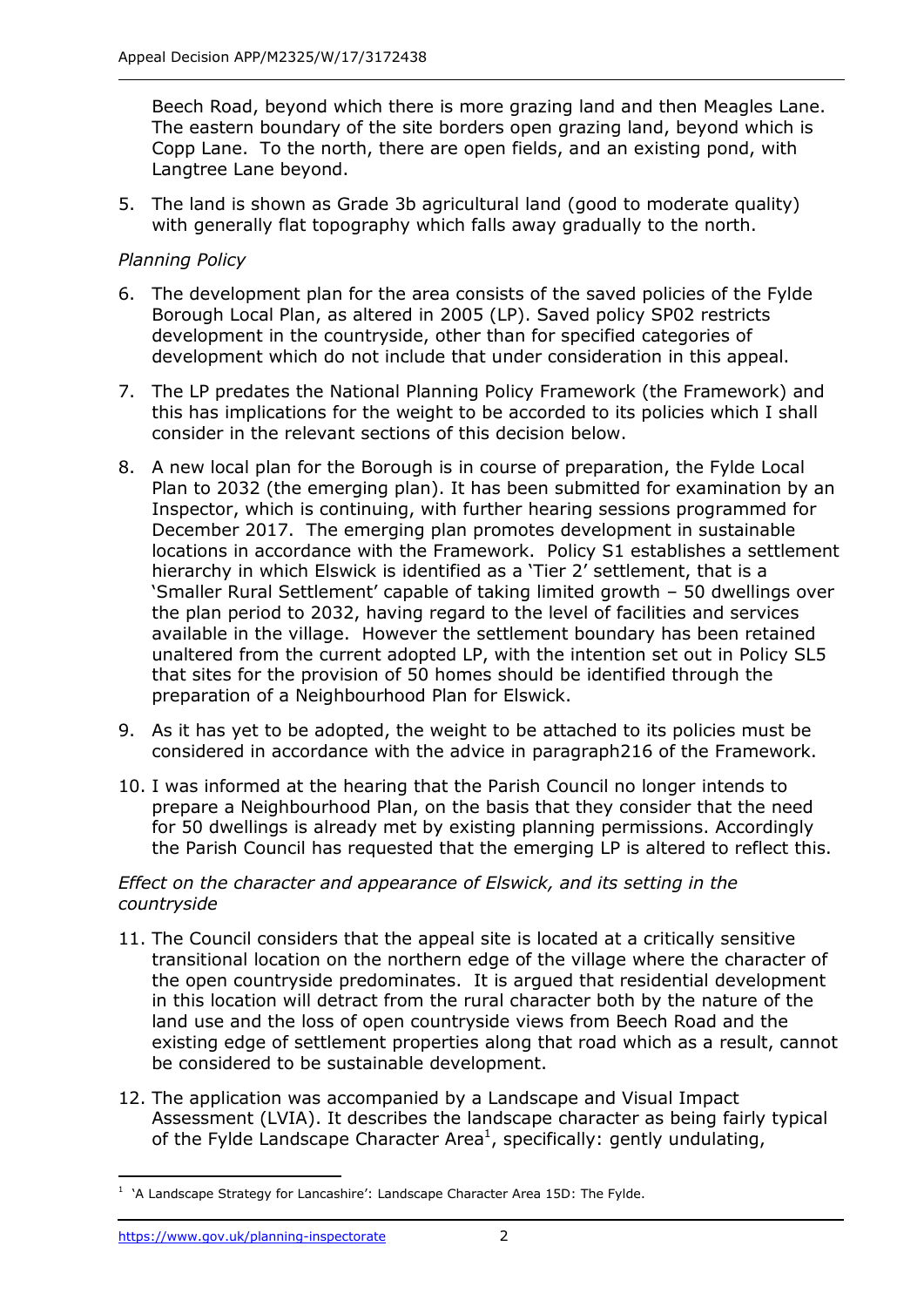improved pasture land, with hawthorn dominant boundary hedges and field ponds. External visual influences include pylons, road traffic and the distant Bowland Fells. The existing hedgerows are generally in reasonable condition, though the southern boundary to the road is incomplete, only enclosing the western side of the frontage.

- 13. Due to the edge of village location, the site is essentially rural in character. To the north, west and east the views are principally of farm land, with only occasional clusters of housing or farm buildings visible. Hedgerows and tree cover break up the views of nearby clusters of housing in these directions. The main built form, visible from the site, is the housing on Beech Road itself.
- 14. The LVIA states that the site is visually well contained to the east, south and west, by housing along the southern boundary of the site, and by established hedgerows to the east and west. To the north, however the site is very open and the views, both into and out of, the site are extensive. The potential for views, in both directions are strengthened because of some areas of higher ground, notably at Copp, at the northern end of Meagles Lane and at Great Ecclestone. There are numerous public viewpoints to the north including from highways and other rights of way. Within these public views, the site currently merges with the surrounding rural fabric and forms part of the landscape character type. The landscape sensitivity is assessed as being medium-high.
- 15. With regard to visual impact, the principal views from the north are from Langtree Lane, a minor road serving a small number of properties. Public views from the north are fairly extensive and available to pedestrians and vehicles using the adjacent highways and other rights of way. The impact from public viewpoints is assessed as medium, as the viewers are transitory, while to occupants of nearby properties, the impact is likely to be of medium-high sensitivity.
- 16. Public views from the east, from Copp Lane are generally curtailed by intervening hedges and planting and as such the impact is assessed as being low-medium sensitivity. Views from private housing are assessed as having medium-high sensitivity.
- 17. Principal views from the south are from the highway, Beech Road, though the proposal would also be in the direct line of view from a number of properties fronting Beech Road. The impact on views from the highway are assessed as being medium-high impact, and from private properties high impact.
- 18. Principal views from the west are from Meagles Lane, a minor road running from Elswick to Great Eccleston. These views are restricted by high hedges along the land, with only glimpses available through gaps such as field gates. The impact on public views is assessed as being low-medium, with impact from the dwellings on the north side of Beech Road assessed as high.
- 19. The scheme includes proposals to secure mitigation of the landscape and visual impacts, which could be achieved by the attachment of conditions. This would include retention and management of existing landscape features where possible, together with careful landscaping of the site boundaries, to include tree planting, hedge planting and native woodland buffer planting where appropriate, with extensive landscape treatment to the northern boundary to address potential visual impact in views from the north.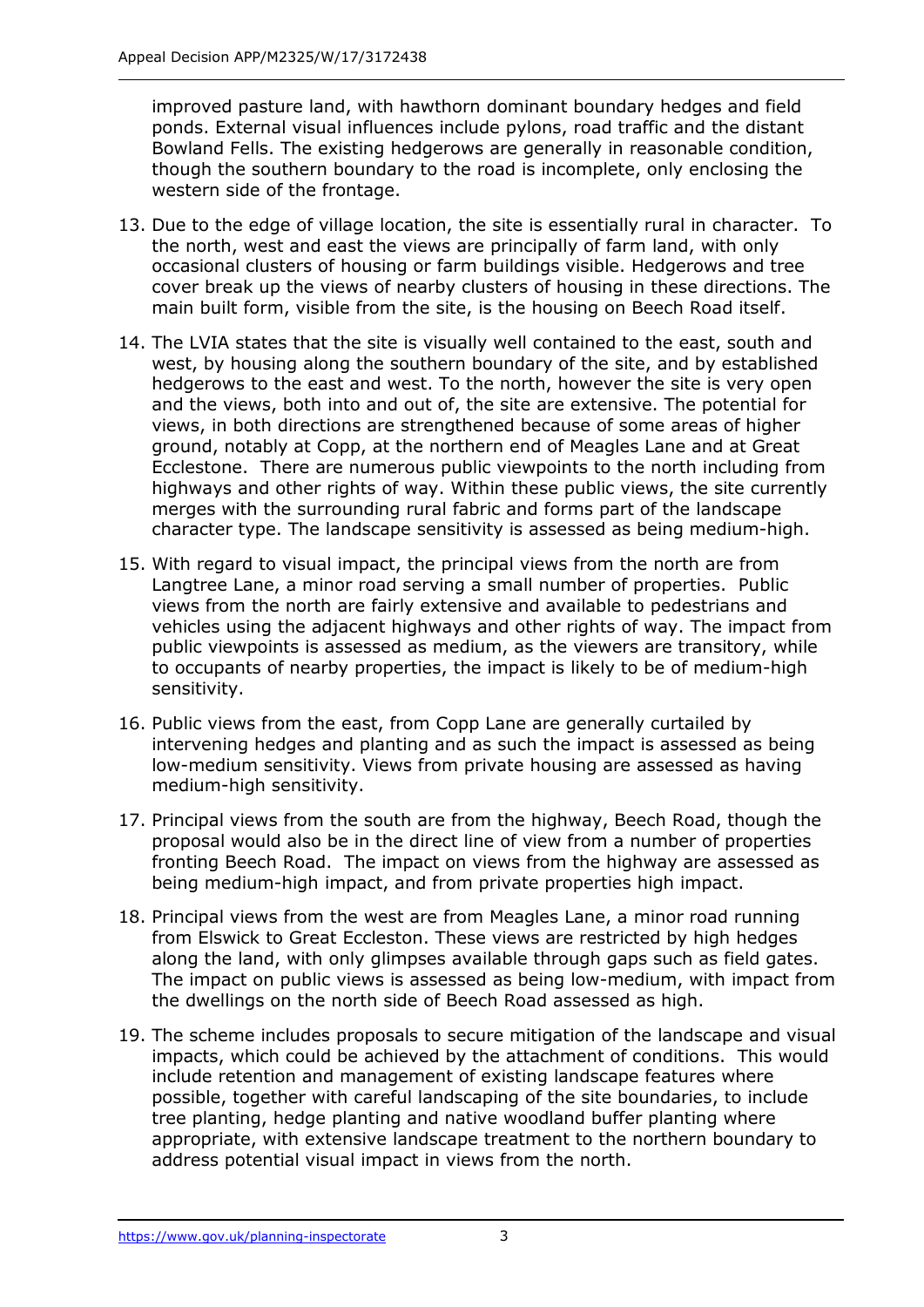- 20. The LVIA concludes that *'the development will, without doubt, change the character of the area, with a loss of open, rural land and its replacement with residential housing. The proposed new housing will, essentially move the residential edge of Elswick further north; however it is within an area already partly defined by the extent of existing housing development. As a result the proposal is not unacceptable in planning terms. It is acknowledged that there will be a visual impact, despite landscape treatment of the site boundaries.*
- 21. *A comprehensive package of landscape mitigation will be provided as part of the development proposal. New landscape will add susbstantially to tree and hedgerow cover the area and will act not only to further filter views, but also to enhance the area. The planting will also be designed to create new habitats to encourage biodiversity. All retained new landscape will be subject to suitable management … ensuring that it remains a viable legacy. This is of particular importance when considering the long term future of the existing trees and hedgerows on the site.*
- 22. *Whilst the proposed development does fit in with the settlement pattern in an*  acceptable manner and is of similar character to previous village growth, there *will be a visual impact. As such, the overall magnitude of the visual impact would be medium adverse.'*
- 23. The Committee report recommended approval of the development. With regard to landscape impact, the Council's officers noted that the shape of the development site and the location of the site to the north of Beech Road means that the development would not be in character with the historic settlement pattern, and would result in a reduction of the view from Beech Road looking north. However, the site was not considered to be in a particularly prominent location, with only glimpsed views through open fields, trees and individual houses being obtainable when entering the village by road. It was concluded that the harm from allowing the development would not warrant refusal of permission. Officers concluded that 'the application proposes an outward facing development, with significant landscape buffer and retained natural features that will act as a soft barrier to assimilate the proposal into the countryside setting. Such features are intrinsic to the proposal making a successful transition between urban and rural, forming appropriate mitigation against countryside encroachment.'
- 24. I acknowledge that the proposal would result in urbanisation of a countryside location with resultant harm to landscape character. This is the case with many potential developments in rural locations which border existing settlements. While the countryside on this edge of Elswick has an attractive character, it is not a designated landscape, and it has not been argued that it is part of a valued landscape as referred to in Paragraph 109 of the Framework. It is strongly influenced by the existing settlement edge housing. The development would only be glimpsed from Copp Lane and the southern part of Meagles Lane due to prominent intervening hedgerows. In the short term following the completion of development it would appear more intrusive when viewed from the north, from the right of way near Little Ecclestone and from Langtree Lane. However the proposed boundary planting would quite quickly mitigate this impact, and screening would be increasingly effective in the medium and longer term. I consider that the judgements made in the Appellant's LVIA are fair and reasonable, and that the harm to the countryside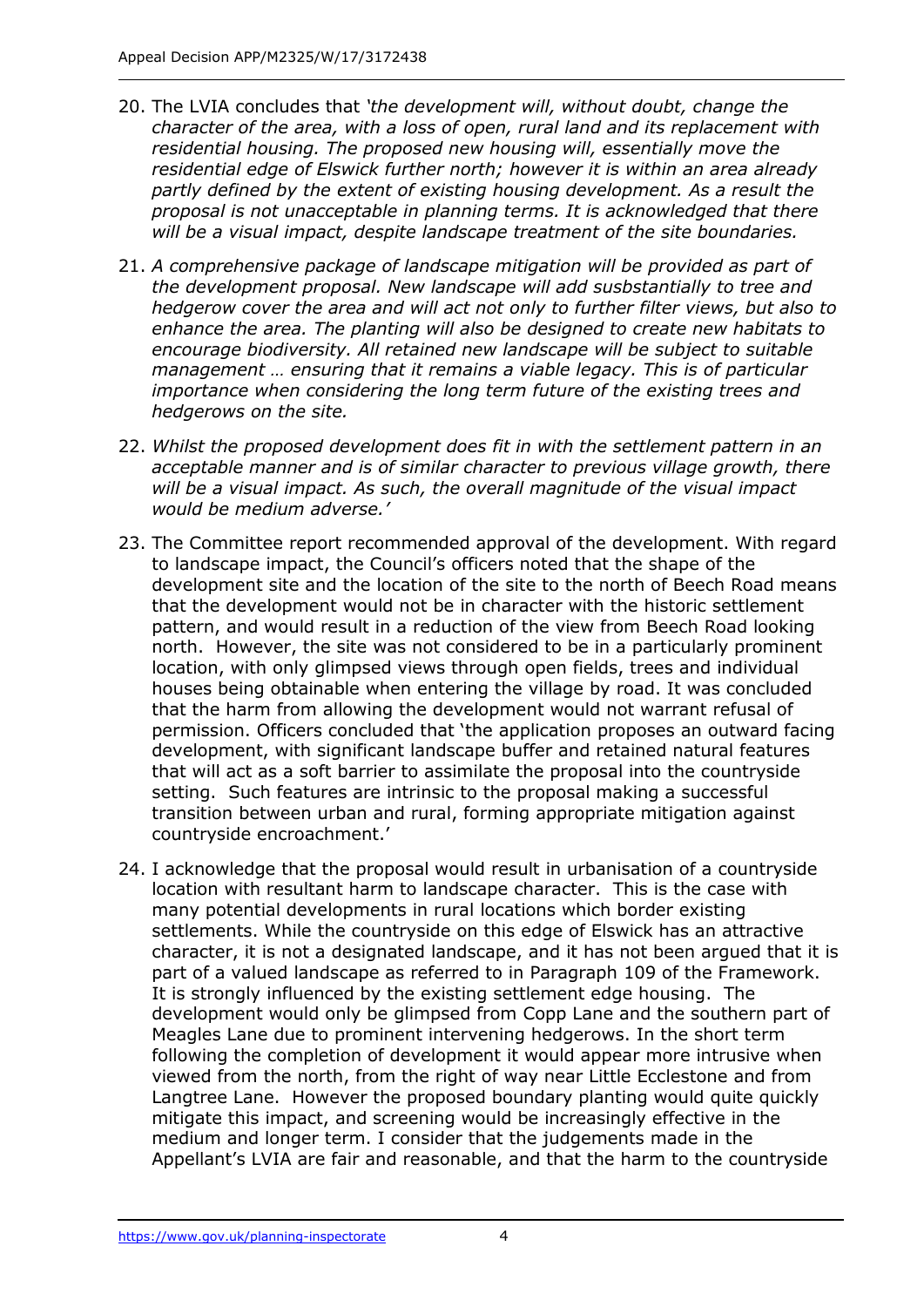would be at most moderate. This is a matter to be weighed in the overall planning balance.

*Whether Elswick is an appropriate location for housing development, having regard to accessibilty to services, facilities and public transport?*

- 25. The Council's first reason for refusal states that: *'The development of the site for 50 dwellings will, in combination with recent planning approvals, exceed that assumed in the emerging Fylde Local Plan, which is at an advanced state of preparation, and identified Elswick as a Tier 2 settlement expected to support only limited expansion. In the absence of any significant community facilities within the village, and a limited public transport service in the village, the proposal would result in increased journeys by private motor vehicle and so would be economically, socially and environmentally unsustainable and contrary to the provisions of saved Policy SP2 of the Fylde Borough Local Plan 2005 and Policy S1 of the emerging Fylde Local Plan to 2032.'*
- 26. The committee report recommended that permission should be granted for the development, subject to the completion of a Section 106 obligation. It is common ground between the main parties that Elswick has a number of local services within its envelope, including a village store, Elswick Memorial United Reformed Church, two public houses, a Village Hall/Community Centre, Hair and Beauty Salon, equipped play area, all weather pitches and a bowling club. All of these facilities are within 800 metres walking distance of the appeal site. Great Ecclestone Copp Church of England School is some 1.1 km walking distance of the northern boundary of the site. For most of this distance Copp Lane has a 40 mph speed limit and a 1m wide footway.
- 27. The village centre of Great Eccleston is located some 2 km to the north of the site. It offers a range of additional facilities including a medical centre, dental surgery, post office, pharmacy, three churches, three public houses, a café, a hairdressers, a Nisa convenience store, a market, a newsagent and off-licence, a takeaway and a fashion retailer.
- 28. I acknowledge that the range of services available in Elswick itself is limited, and residents would need to travel to larger centres for many purposes, including supermarket shopping. However the village shop allows for top-up shopping without having to rely on a car and is an important local facility in this respect. The proximity of the primary school is also, to my mind, an important facility that cannot be ignored. I deal with issues of highway safety in more detail below, and recognise that many existing and potential parents and guardians would not consider Copp Lane as a safe route for their children to walk to school, given the relative narrowness of the footway, the speed of traffic and the need to cross the road to get to the school. Nevertheless the school is close to the site, and while I recognise that traffic conditions at dropoff and pick-up time are likely to very be busy, and require the exercise of considerable caution, this is true of many schools in urban and rural areas. I do not consider that the likely increase in numbers of children attending the school resulting from the development would result in a significant worsening of an existing and by no means unusual problem.
- 29. Paragraph 55 of the Framework advises that housing should be located where it will enhance or maintain the vitality of rural communities, to promote sustainable development in rural areas. Where there are groups of smaller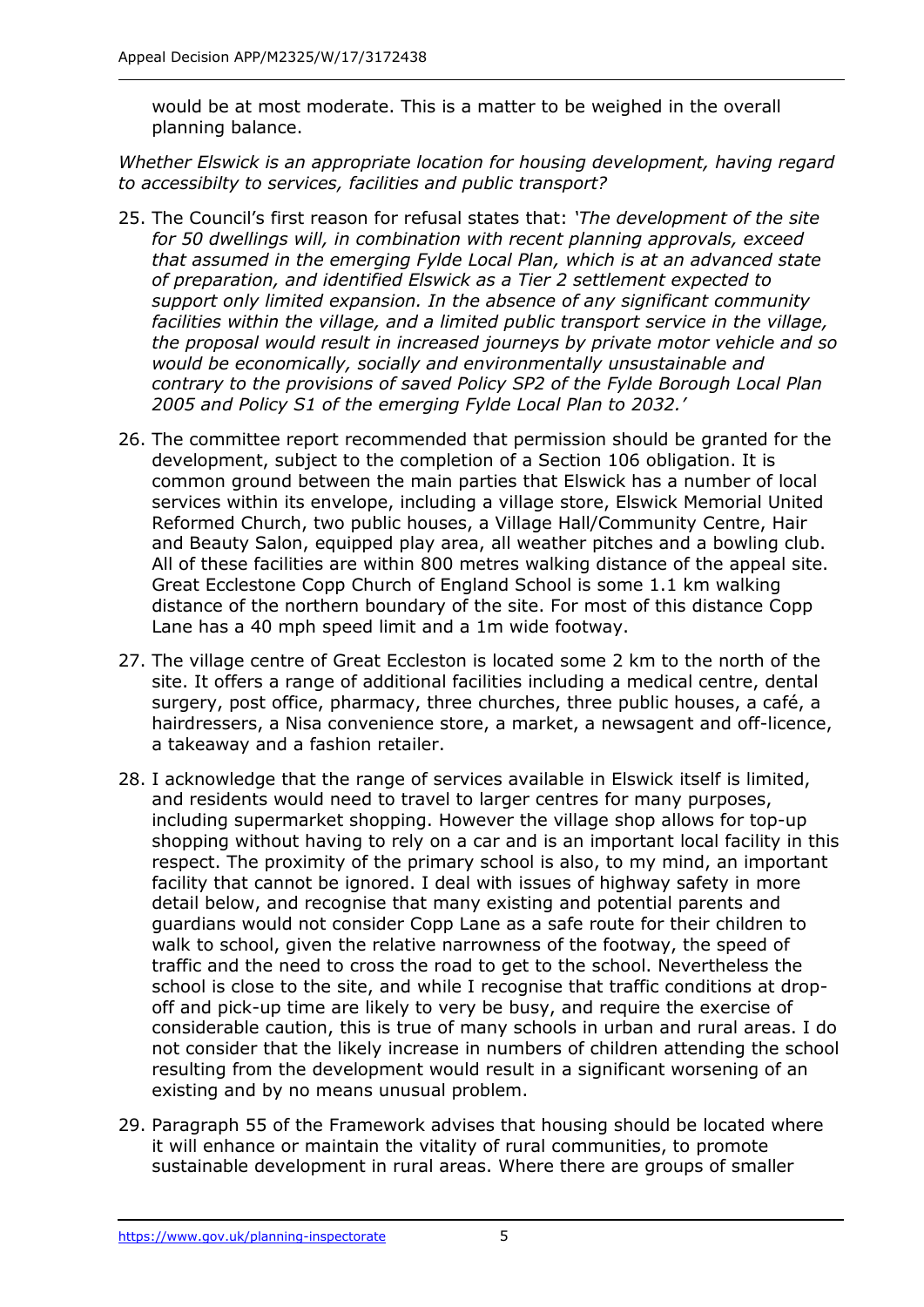settlements, development in one village may support services in a village nearby.

- 30. Objectors to the development, including the Parish Council representatives present, stated that medical services in the area were already overstretched, with a ratio of one GP per 2000 population, compared with a national average of one per 1700. It was stated that it could take 4- 5 weeks to get an appointment at the Great Eccleston medical practice. It would appear that a triage system is in operation, with greater priority (and earlier appointments) given in urgent cases. The list remains open, and the practice is still accepting new NHS patients. While I understand the perception that existing services are operating under stress, it is also the case that new housing is required to meet identified needs in Fylde Borough as elsewhere in the nation, and that consequent necessary adjustments to service provision cannot always take place in advance of the housing being provided. I do not consider that the circumstances in the locality are so unusual or exceptional as to amount to a sufficient justification for dismissing the appeal in the absence of other material considerations that indicate that permission should be refused.
- 31. Turning to consider public transport connectivity, the closest operational bus stop to the appeal site is located on Main Street, some 340 metres away from the appeal site.
- 32. The 80 service operates a two hourly service Monday to Saturday, (from 0730 and 1800) from Myerscough to Preston calling at Great Eccleston, Inskip and Preston. The approximate journey time from Elswick to Great Eccleston is 5 minutes, and to Preston 38 minutes. The 75A service also operates a two hourly service from Copp Lane, Monday to Saturday between 0640 – 1900) from Fleetwood to Preston calling at Kirkham, Great Eccleston, Weeton, Singleton and Poulton-le-Fylde. The approximate journey times from Elswick to Great Eccleston is 5 minutes, Kirkham 12 minutes, Poulton-le-Fylde 19 minutes, Preston 38 minutes and Fleetwood one hour. In tital that amounts to some 13 buses a day Monday to Friday (at approximately one hourly intervals) to surrounding service settlements, with 11 services per day on a Saturday. The earliest bus to Preston from Elswick on a weekday is at around 0727 which arrives in Preston at 0806 and the last bus to depart Preston on a weekday leaves at 1930. On a Saturday the earliest service to Preston is circa 0737, which arrives at Preston at 0814, whilst the last return bus from Preston is at 1930.
- 33. Objectors pointed out the shortcomings of existing public transport provision, in particular the lack of evening services, and the lack of a direct service connecting Elswick with Blackpool, of particular importance for post-secondary and continuing education, for example, apprenticeship schemes. While there are connecting services to Blackpool, these are unlikely to practicable for early starts and late returns, and I accept that they are unlikely to be attractive for regular use, requiring some alternative arrangement to be made probably involving car journeys. The Parish Council representative referred to a survey carried out in the village, which indicated high numbers of households owning two cars, and making and average of 5 vehicle trips per day per household. However the survey results were not submitted, and participation was partial, raising legitimate questions about its representativeness. Nevertheless it is reasonable to conclude that many of the additional trips generated by the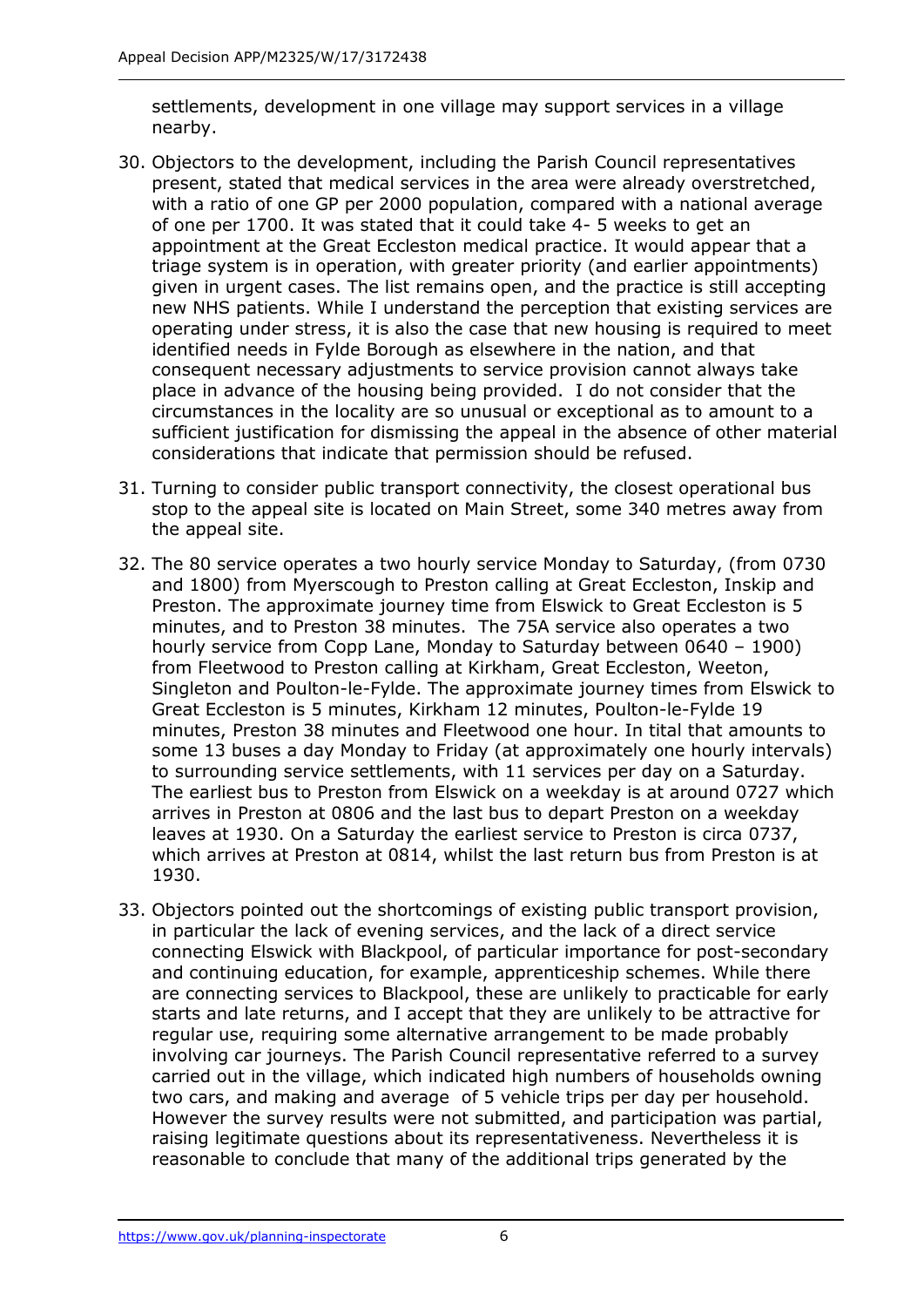development would be car borne, notwithstanding the availability of alternatives.

- 34. Residents also drew attention to the high costs of reliance on public transport as an option for regular commuting, and the additional expense that would be incurred by new residents without a car. It was suggested that this would be a deterrent to potential occupiers of affordable housing.
- 35. While these concerns are not without some foundation, I consider that the public transport connections described above offer a reasonable public transport alternative for shorter journeys, to take advantage of facilities in Great Eccleston, and longer trips to larger centres such as Poulton-le Fylde and Preston. I appreciate that the locational strategy set out in the emerging LP, in line with the advice in the Framework, is so far as possible to ensure developments that generate significant movement are located where the need to travel will be minimised and the use of sustainable transport modes can be maximised. However Paragraph 34 of the Framework also advises that this needs to take account of policies set out elsewhere in the Framework, particularly in rural areas.
- 36. Policy S1 of the emerging plan sets out a fourfold settlement hierarchy with key service centres at the top, local service centres (urban areas) occupying the next rung, after which come Tier 1 larger rural settlements (Newton, Staining and Wrea Green, providing small scale essential services, as well as local opportunities for employment, and Tier 2 smaller rural settlements (Clifton, Elswick, Singleton and Weeton) described in the policy as having fewer essential services and employment opportunities, and limited transport connections with the Key Service Centres and Strategic Locations for Development. Development that is appropriate to the scale and character of settlements at each level of the settlement hierarchy will be promoted in accordance with the development strategy. Policy DLF1 identifies the four strategic development locations relating to the key services centres, but also refers to non-strategic development sites (of between 10 and 99 dwellings) within principal development locations and within or adjacent to the Tier 1 settlement at Newton and Tier 2 smaller rural settlements at Clifton and Elswick. Policy SL5 does not make a specific allocation for Elswick, but proposes a development of 50 dwellings to be brought forward through a Neighbourhood Plan. As confirmed above, the Parish Council no longer intends to proceed with a neighbourhood plan. There is no specific justification in the plan for the levels of development proposed but paragraph 7.21 refers to a Settlement Hierarchy Background Paper which identifies Tier 1 settlements as being suitable for 100 to 150 homes over the plan period, and Tier 2 settlements as being suitable for up to 50 homes.
- 37. The background paper gives scores to each settlement assessing accessibility to a range of services and facilities, including the availability and frequency of public transport connections. Elswick was originally included as a Tier 1: larger rural village, with a score of total score of 13. Tier 1 settlements are described as follows: 'The larger rural settlements provide small scale essential local services, as well as local opportunities for employment. They can therefore be regarded as sustainable communities, albeit with a dependency on, and sustainable transport connection to/from the Key Service Centres and Local Services.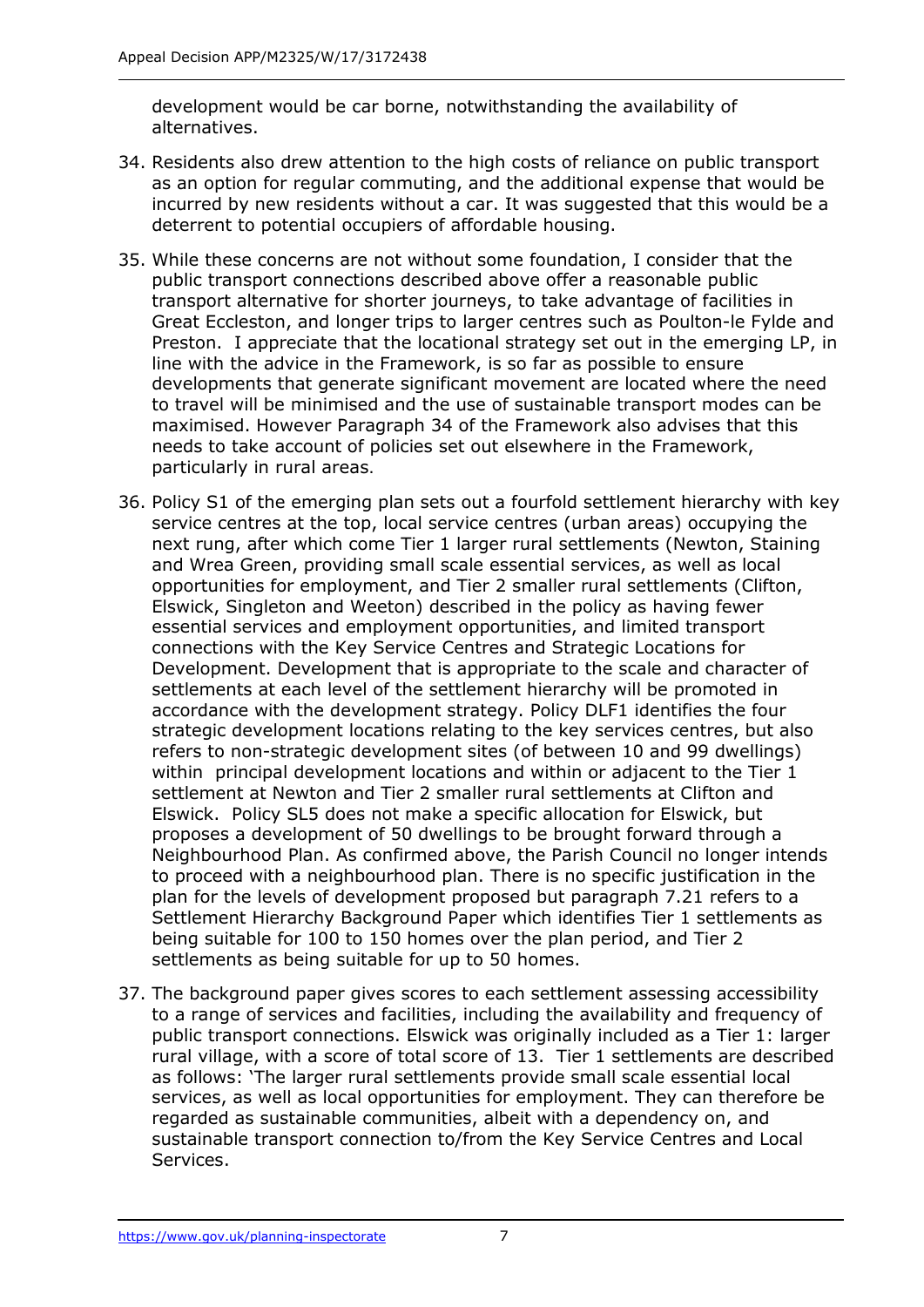- 38. In response to objections to the inclusion of Elswick within Tier 1, the Council revisited the settlement classification in 2017. On the basis that Elswick scores below Singleton and Weeton, identified as Tier 2 settlements, the background paper recommends that Elswick be reclassified as a Tier 2 settlement, and this has been carried forward in the submitted version of the emerging plan. The lack of a primary school within the village and the loss of the bus service to St Annes and Blackpool where key considerations in this reclassification. This reduced Elswick's score from 13 to 11.
- 39. I acknowledge that since the date of the background paper, Bond's restaurant has closed, but it was indicated at the hearing that the new owners intend to re-open it. The nursery has also closed. Ultimately the settlement hierarchy is a matter for the emerging local plan. However to my mind the scoring system adopted undervalues some key elements, such as the extent of existing service provision in the village and particularly the proximity of the primary school at Copp. While it is not within the village, it is very close, and would have attracted an additional 5 points if it had been included. There is no specific reference to the two public houses which could be considered valuable community assets, as well as providing some employment. There is no recognition of the additional facilities available at Great Eccleston, some 2.3km north of Elswick, and accessible by public transport.
- 40. The Borough Council accepts that Elswick is a sustainable location for some development, but does not put forward a specific justification for limiting development in Elswick to 50 dwellings. The Parish Council's view, supported by many local residents, is that the 'target' of 50 dwellings for Elswick set out in policy SL5 has been reached through the grant of permissions, and there is accordingly no longer a need to proceed with a neighbourhood plan. I note that a number of these are within the settlement boundary or involve conversions of existing buildings, and would normally be regarded as windfalls. There is also a site at Copp Lane for 25 dwellings, outside the development boundary. It is stated that 50 dwellings would represent an 11% increase, and that granting this permission would double that. Having regard to the level of service provision in Elswick and the nearby settlement of Great Eccleston, I do not consider that further development of the scale under consideration in this appeal, and another appeal at Mill Lane, amounting to 100 dwellings in total, in addition to those already granted permission (which may or may not come forward for development) would put an intolerable strain on existing services, or the capacity of the village to absorb new residents.
- 41. The emerging plan, though at an advanced stage, is not yet adopted, and the weight to be attached to it is limited. While the broad development strategy of directing most development to the more sustainable locations is in accordance with guidance in the Framework, it is acknowledged that Elswick has capacity for some housing development. There are outstanding objections to the emerging plan which have yet to be resolved, particularly as regards the status of Elswick as a Tier 2 settlement. I accept that these objections are from would be developers, but as stakeholders in the process they have a right to submit representations. (It was also reported that there are objections to any development at Elswick, having regard to the pressure on existing services and the capacity of the road network). Bearing in mind that some development will have to occur on the edge of settlements if housing need as quantified in the emerging plan is to be met, the harm to the countryside would be moderate at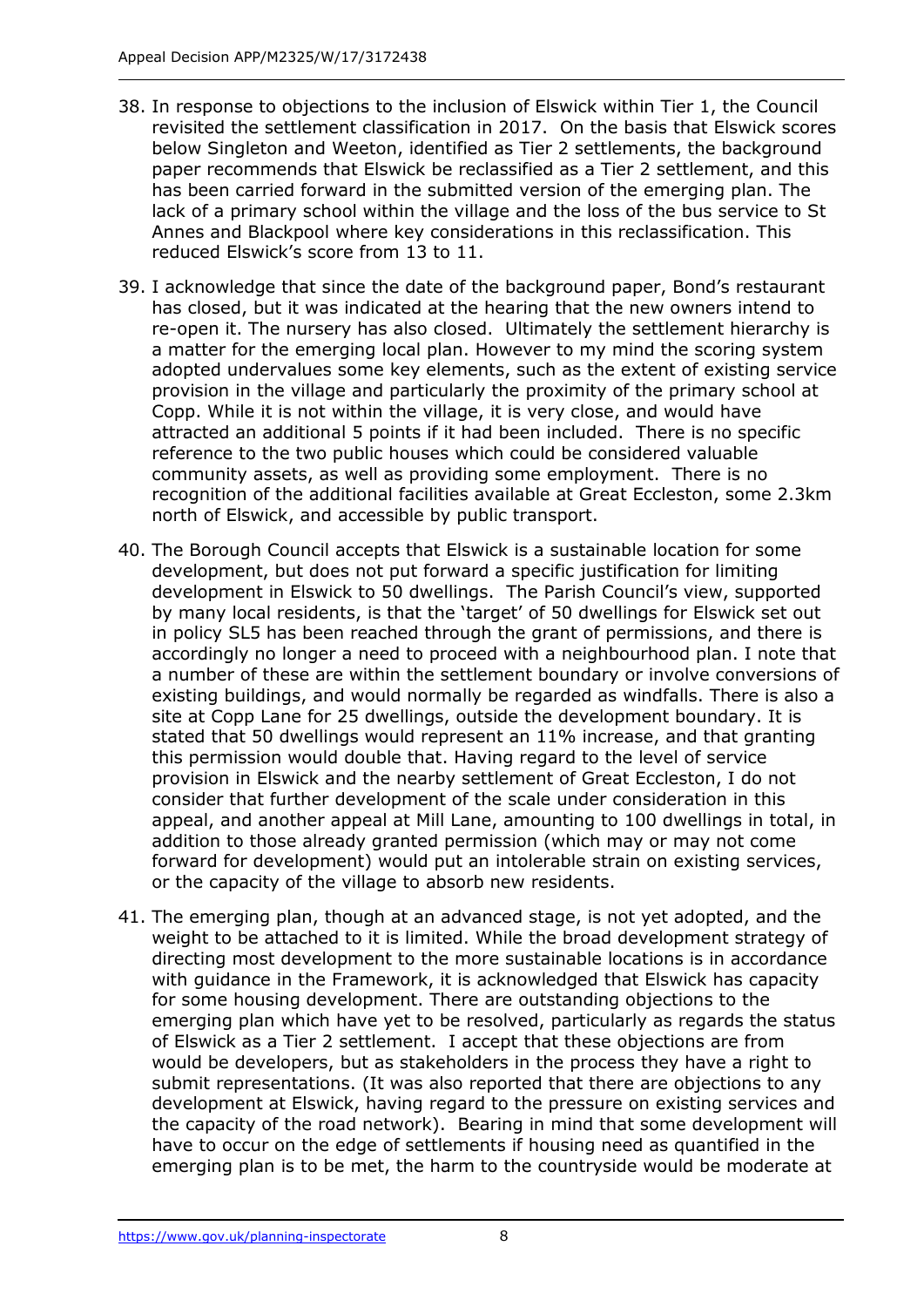most. I do not consider that there would be material conflict with policy HL02 of the LP in respect of the proposed scale of development.

## **Other matters**

## Highway safety

- 42. Access to the site would be from Beech Road, via a simple priority junction. Lancashire County Council have no objection to the proposed access, subject to the provision of a junction table near the proposed access, gateway signing, and modification to the junction between Beech Road and Thistleton Road to reduce speeds.
- 43. The Appellant prepared a detailed Transport Statement and two supplementary technical notes, included estimated additional trip generation using the TRICS database. The trip rates associated with the appeal scheme equate to 7 arrivals and 22 departures at AM weekday peak, and 22 arrivals and 11 departures at PM peak.
- 44. The Parish Council disputed these figures, arguing that the survey undertaken in connection with the neighbourhood plan showed high levels of car ownership, and an average daily trip rate of 5 movements per dwelling. However, as previously discussed, the return on the survey was partial, and as such cannot be relied upon as an objective study of trip rates. It was not made available to the Appellant for comment. The Appellants trip rates were taken from a standard industry database (TRICS) and were agreed as appropriate by LCC. The distribution of trips to various junctions were also found to be acceptable. LCC did not comment on the impact on the A585 junctions, but recommended the views of Highways England (HE) were sought, as the body responsible for Trunk Roads.
- 45. Highway safety was not cited as a refusal reason by the Borough Council. However local residents, Councillors and the Parish Council do not consider that proper consideration has been given to the potential cumulative effects of this and other developments on the existing highway network, particularly the junctions with the A585 at Thistleton. Residents have described crossing the A585 at the northerly Thistleton junction as ' a nightmare' and turning left at the southerly junction as 'highly dangerous' due to heavy traffic and limited visibility to the right. It is said that excessive waiting times, particularly at peak periods, encourage frustrated drivers to take chances by pulling out in front of fast moving traffic. Car ownership is a necessity and the majority of trips from Elswick and nearby villages, including Great Eccleston, involve joining or crossing the A585.
- 46. HE commented that 'there are known issues with the Thistleton junction.' The Appellants technical note (TN) demonstrated that the development would generate between 15 and 16 trips that would use the Thistleton junction in the AM or PM peak hours, equating to one additional vehicle every  $3 - 4$  minutes. There would be 6 right turners from Thistleton Road in the AM peak and 9 right-turners from Mile Road in the PM peak, equating to an additional right turning vehicle every 10 and 15 minutes. On this basis the Appellant's TN concludes that the forecast increases are minimal, and will not result in any material changes to the operation or highway safety of the junction. Notwithstanding, HE commented that 'the risk of incidents happening at the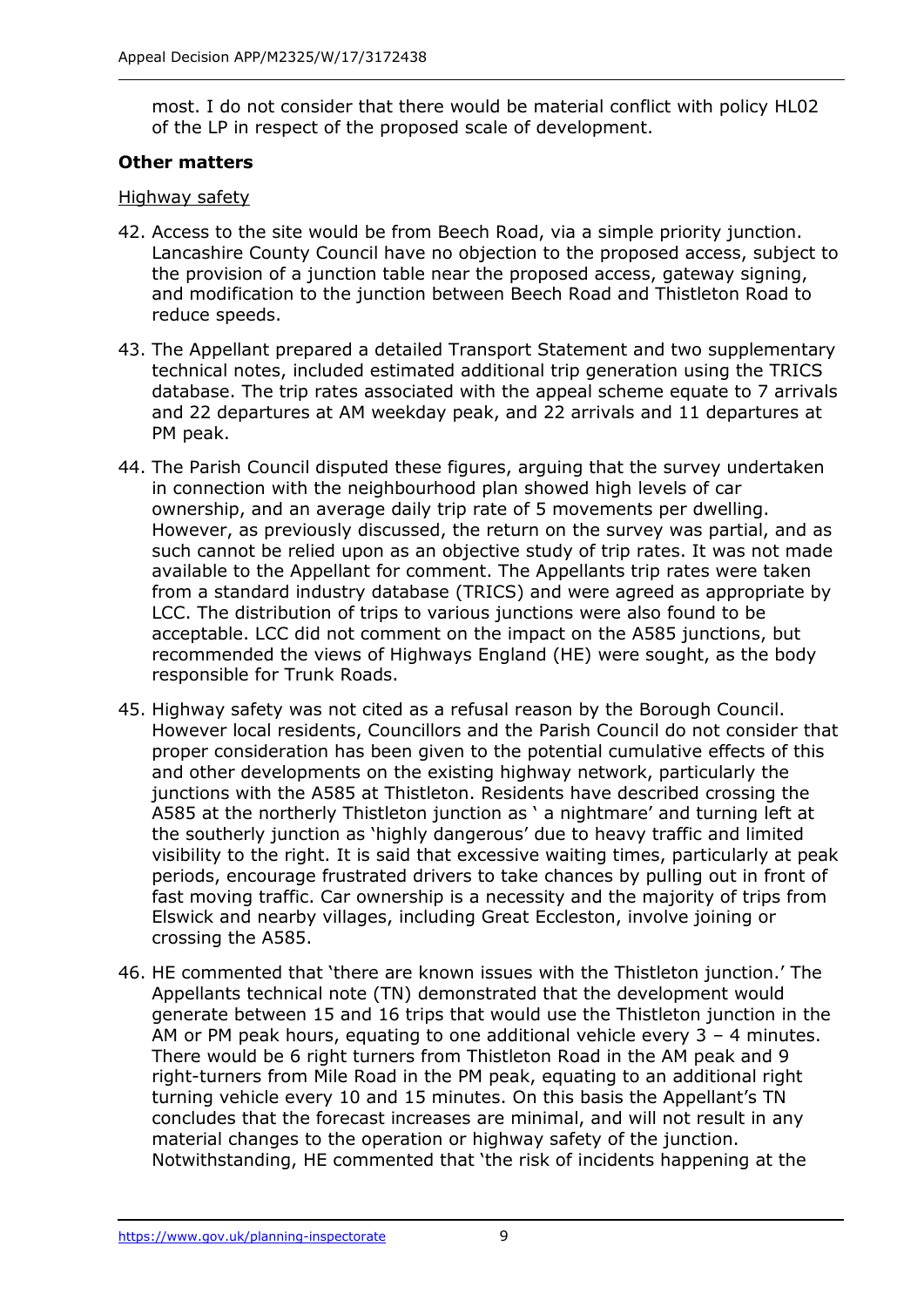junction will undoubtedly increase incrementally as development comes forward that is served by the Thistleton junction in areas such as Elswick.

- 47. An analysis of the accident record showed that between 2011 and 2016 11 accidents occurred at the junction, six accidents during 2016 alone. 9 involved vehicles using the junction and making turning manoeuvres at the junction. 8 occurred outside of peak times. HE conclude that this is likely to be due to inadequate gap acceptance by drivers, and can occur at any time during the day, having regard to the weight of traffic throughout the day on the A585.Calculations presented in the TN
- 48. I note that various options to improve the safety of the A585 junction have been considered by HE, including improvements to markings, signalisation, a roundabout and installation of a cycle crossing, but have been placed on hold pending consideration of a major scheme to improve the A585 between Windy Harbour and Skippool junctions. Furthermore previous improvement schemes were considered to increase delays to traffic using the A585to the extent that they outweighed the accident saving benefits. I acknowledge the thorny nature of these issues, but it does not seem to me that development needed to boost the supply of housing should be placed on hold pending the resolution of these issues, provided there is no overwhelming evidence of adverse safety outcomes. HE have expressed concerns about the cumulative impacts of development on the A585 junctions, but have not expressly objected to this or other applications in Elswick, and consequently were not present at the hearing. Paragraph 32 of the Framework states that development should only be prevented or refused on transport grounds where the residual cumulative impacts of development are severe. I am not aware of any detailed evidence from HE or others that this threshold would be crossed as a result of development proposals currently under consideration in the locality.
- 49. I was informed at the hearing that HE were not re-consulted on the 25 dwelling proposal at Copp Lane, as it was considered to be within the allocation of 50 dwellings within the emerging LP. I was also informed of an unauthorised commercial development on Lodge Lane giving rise to additional heavy commercial vehicles on the local road network, and the prospect of additional traffic in connection with a 'fracking' application in the locality yet to be determined. While I fully understand the concern of local residents, there is no detailed evidence before me of the effects, if any, of these schemes on highway safety. These are matters which no doubt be given detailed consideration through the appropriate planning procedures.
- 50. I note also that there are other developments proposed and underway in the adjoining Wyre Borough which have implications for the junctions with the A585, but again I have no detailed information which would allow me to reach a justifiable conclusion that the cumulative effects of development in the localities would have unacceptable effects on the operational safety of the A585 junctions.
- 51. In summary, I consider that LCC's conclusion that the impacts of a development of this scale on the local highway network would be acceptable are justifiable and reasonable, and, on the basis of the evidence before me, I do not consider that the limited number of additional peak hour movements predicted at the Thistleton junctions would have a materially adverse effect on the operational safety of those junctions. Accordingly I conclude that the traffic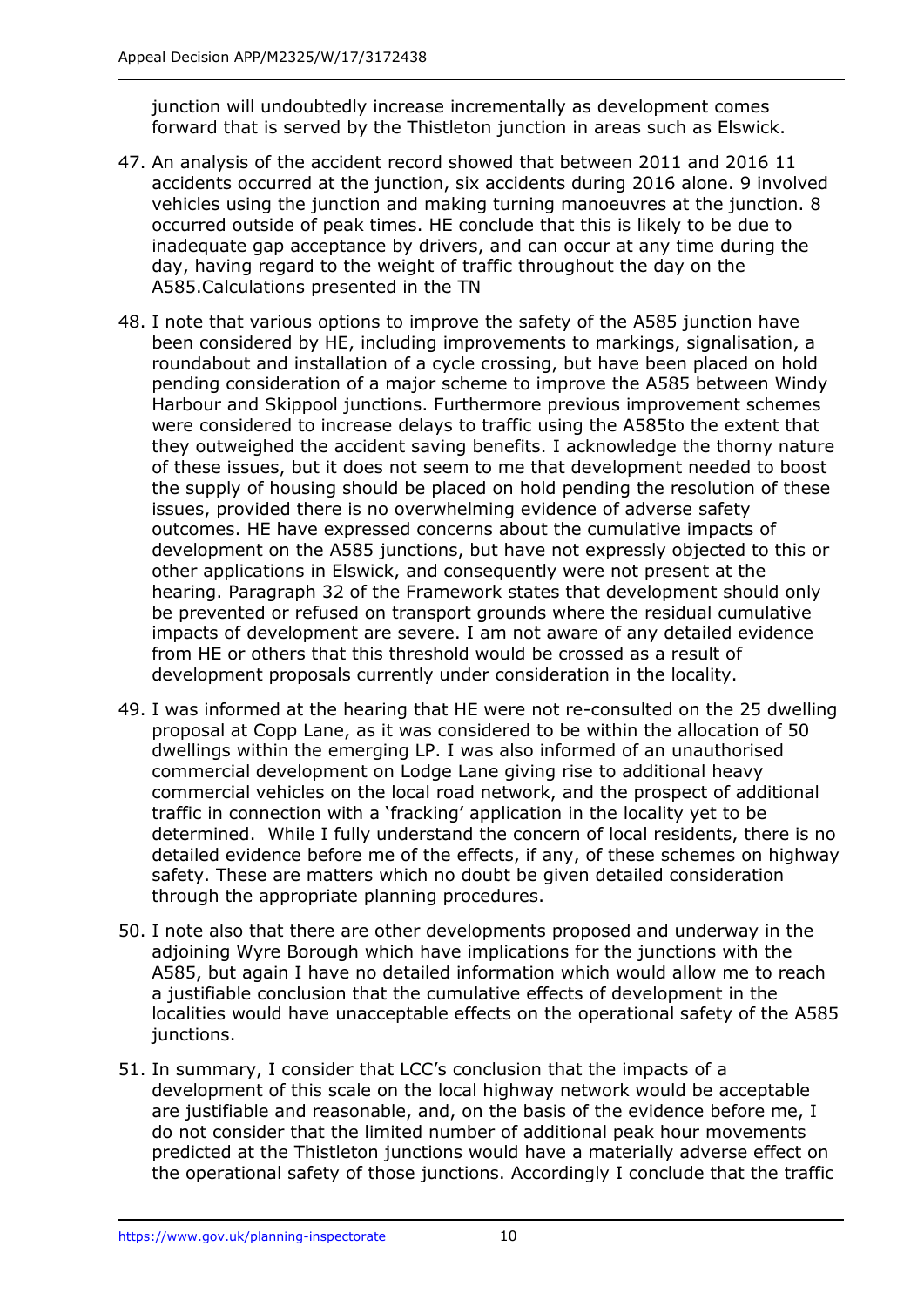effects of the proposal would not amount a justifiable reason to refuse permission for the development.

## Wildlife

52. A resident of Beech Road was concerned that the development would cause loss of habitat and be harmful to wildlife. An ecological survey was submitted with the application and considered by the Greater Manchester Ecology Unit which provides advice to local authorities. The Unit noted that the site itself is not designated for its nature conservation value. Although it is within 3km of Morcambe Bay/Wyre Estuary protected sites, the character of the site means that it does not have significant value for the bird communities associated with the Estuary/Bay. It is recognised that ponds, hedgerows and trees of most significance for wildlife could be retained as part of the scheme and managed to benefit wildlife. The availability of extensive alternative habitat would prevent any long term harmful effect on feeding bat populations. On this basis I conclude that wildlife interests are capable of being satisfactorily addressed by the attachment of appropriate conditions.

## Flooding

53. A Flood Risk Assessment was submitted with the application. It proposes to avoid flood risk by designing the drainage system to provide rain-water storage on-site, and reduce the rate of discharge to adjacent water courses to that which would occur if the site remained in agricultural use. There are no objections from relevant consultees, and I consider that the use of sustainable drainage techniques would avoid any risk of the development increasing the potential for flooding on or off site.

## **Section 106 obligation and conditions**

- 54. The appellant has submitted an executed Section 106 obligation, which addresses matters raised by the County and Borough Councils. The obligation would secure 30% of the dwellings as affordable housing, with a scheme to be submitted for approval before development commences. It would also secure a contribution to secondary school provision made necessary by the development, in accordance with the methodology prepared by the education authority.
- 55. A contribution of £100,000 would be payable to be used to enhance existing bus services and/or to provide new services routed through Elswick. The Appellant initially questioned the necessity of a bus contribution in view of the existing level of services and public transport in the village. However it is clear to me that the viability of existing bus services are subject to review, and a contribution to support acceptable levels of service, to provide continuing realistic alternatives to reliance on the private car for residents of the development, is both necessary and proportionate.
- 56. The Council provided a Statement of compliance with the Community Infrastructure Levy (CIL) provisions. In my judgement the provisions of the obligation comply with the requirements of Regulation 122 in that they are necessary to make the development acceptable in planning terms, directly related to the development and fairly and reasonably related in scale and kind to the development.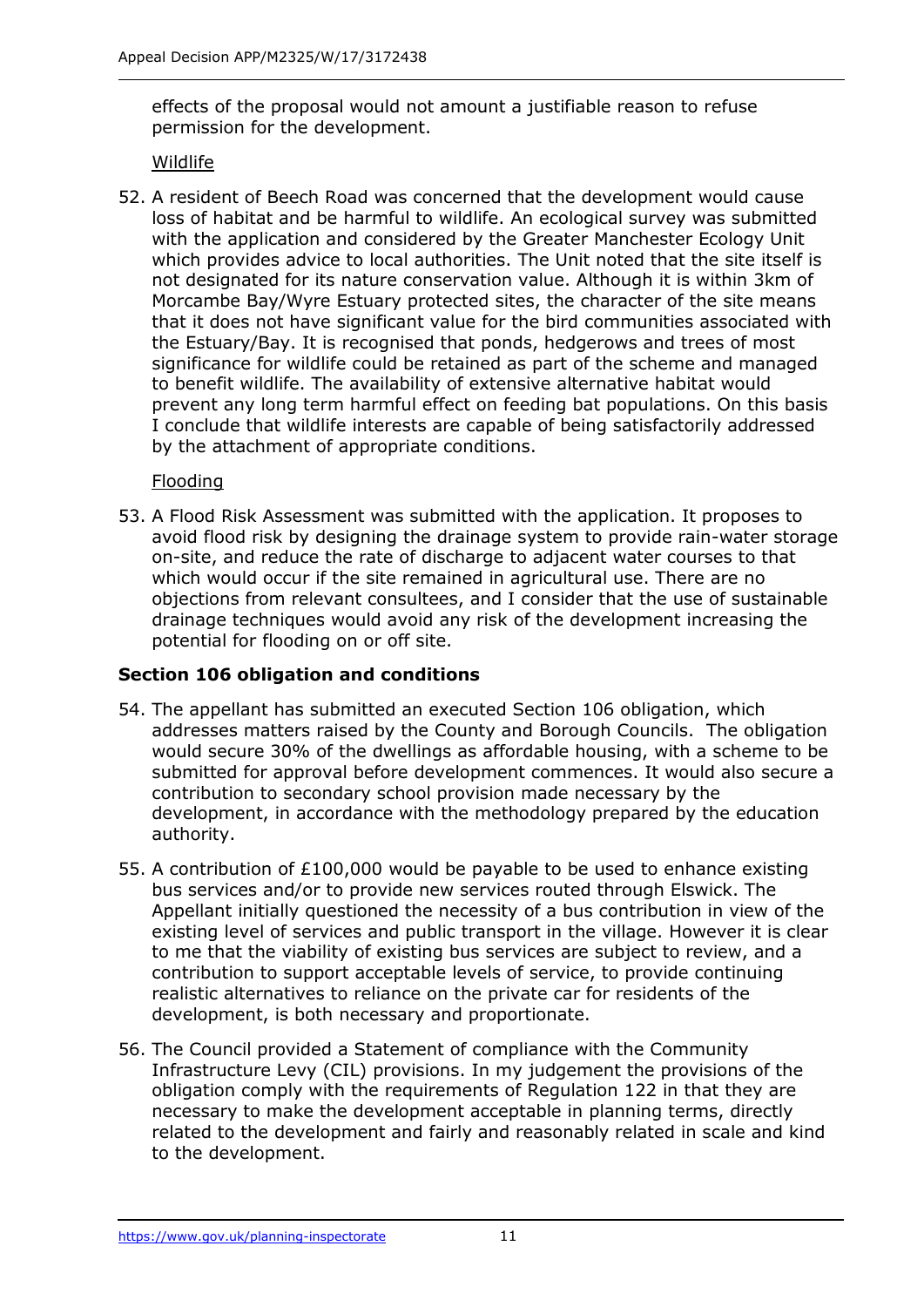- 57. A draft schedule of conditions was submitted to the hearing. I have considered the suggested conditions in the light of advice in the guidance and where necessary have made minor amendments in the interests of clarity and precision.
- 58. In addition to the timetable for commencement, a condition specifying and requiring compliance with the approved plans is necessary to define the permission and in the interests of proper planning. Conditions requiring samples of materials and finished floor levels to be approved is necessary to ensure a satisfactory appearance to the development. Conditions addressing drainage are necessary to avoid pollution and the risk of downstream flooding. Highways conditions, including access details, a construction management travel plan, and wheel washing are necessary in the interests of highway safety and amenity. A travel plan is needed to reduce reliance on the private car as a means of transport. Conditions limiting hours of working and requiring a scheme to supress noise, dust and vibration are necessary to protect the amenity of neighbours. A condition requiring compliance with the method statement within the ERAP report reference 2016-114 is necessary in the interests of wildlife protection during construction.
- 59. A condition requiring provision of public open space and playspace within the development is necessary to ensure satisfactory provision of open space for for recreation. A condition requiring approval of materials for hard surfaced areas and street lighting is necessary to ensure a satisfactory appearance to the development. Conditions restricting permitted development rights are necessary to retain the character and appearance of the development in future, and ensuring garages are retained for parking cars in the interests of highway safety and amenity.
- 60. Conditions controlling clearance during the bird nesting season and protection of trees during construction are necessary to retain established features on the site, in the interests of amenity and wildlife conservation. A condition requiring obscure glazing to side elevations is necessary to protect the privacy of neighbours.
- 61. Finally, a condition requiring landscaping to be carried out in accordance with the approved plans is needed to secure a satisfactory appearance.

## **Planning balance**

- 62. The development plan remains the starting point for determination of the appeal. However, it was common ground between the main parties that the Council cannot currently demonstrate a 5 year supply of housing land, and that development plan policies relevant to the supply of housing, including the currently defined settlement boundary for Elswick, are out of date. Paragraph 14 of the Framework is applicable, which means that the appeal should be determined in accordance with the first limb of Paragraph 14 of the NPPF. This means granting permission unless any adverse impacts of doing so would significantly and demonstrably outweigh the benefits, when assessed against the policies in the Framework taken as a whole.
- 63. The development would conflict with Policy SP02 of the LP, as it is outside the development boundary for Elswick and in the countryside. However it is accepted that existing development boundaries in Fylde will have to change to accommodate identified housing needs.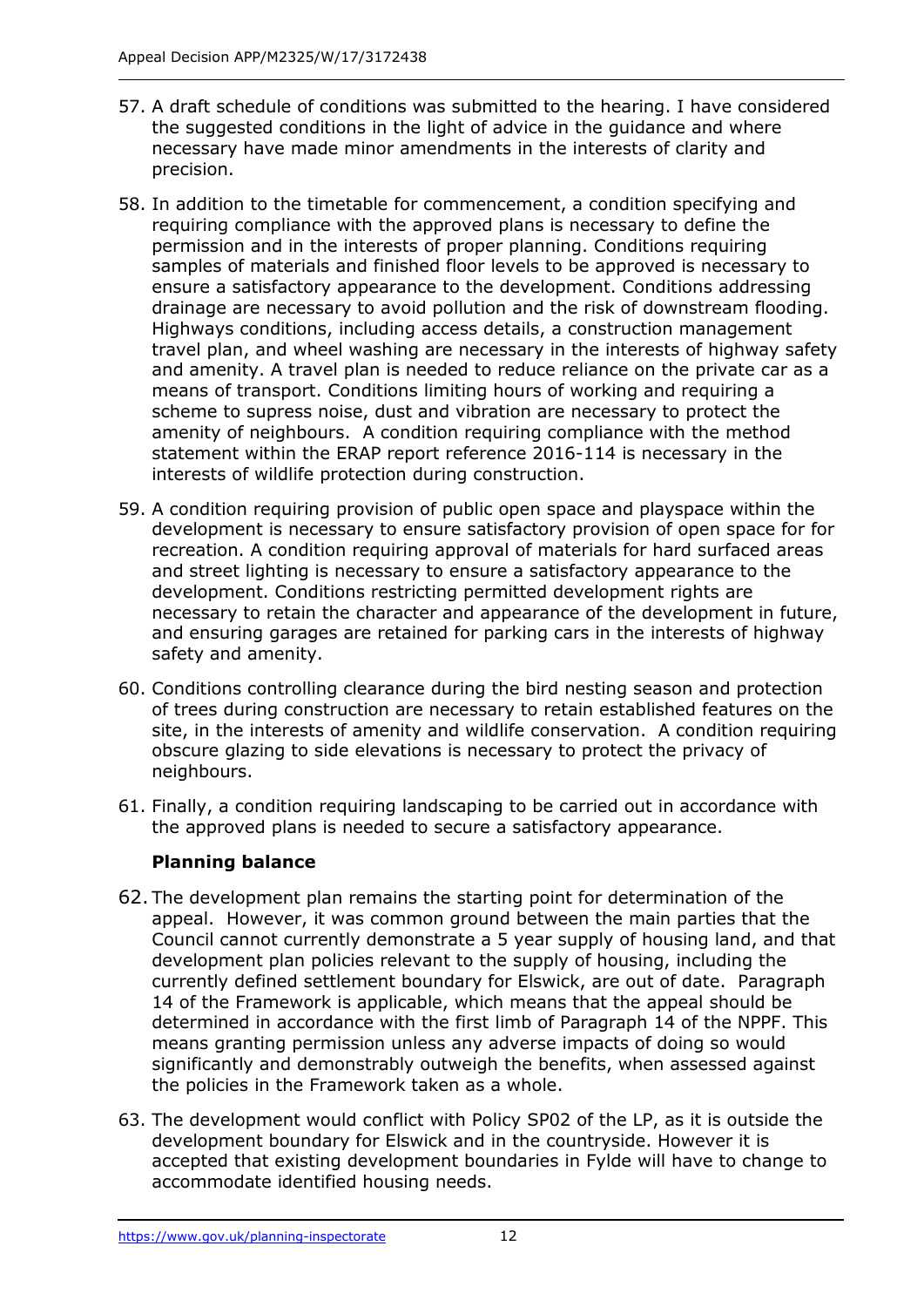- 64. I give considerable weight to boosting the housing supply, including the provision of affordable housing. There would also be economic benefits which weigh positively in the balance. I accept there would be some harm to the countryside and the setting of Elswick, but in view if the current lack of a 5 year housing supply and the very limited extent of harm, this objection carries limited weight.
- 65. With regard to the emerging plan, I acknowledge that the development hierarchy, which seeks to focus most development in the most sustainable locations, is broadly in accordance with advice in the Framework. However the issue of whether or not Elswick should be identified as a large or small village remains the subject of objection. This limits the weight I can give to the relevant emerging policies. The Council accepts that Elswick is a sustainable location and to my mind the Council has not fully justified its stance that Elswick should be treated as a smaller settlement suitable for only 50 dwellings.
- 66. I accept that some local services are under pressure, though businesses in the locality would in general benefit from new custom. Pressure on local services is often cited as a reason for refusing development, but it also important to bear in mind the urgent need to provide more housing which is at the heart of national planning policy.
- 67. I also acknowledge the strength of concern about highway safety, though that does not alter my conclusion that the effects of the development would not be so serious as to warrant dismissal of the appeal.
- 68. Accordingly, I conclude that the adverse impacts of allowing the appeal would not significantly and demonstrably outweigh the benefits, when assessed against the policies in the Framework taken as a whole, and that the appeal should be allowed.

*David Richards*

INSPECTOR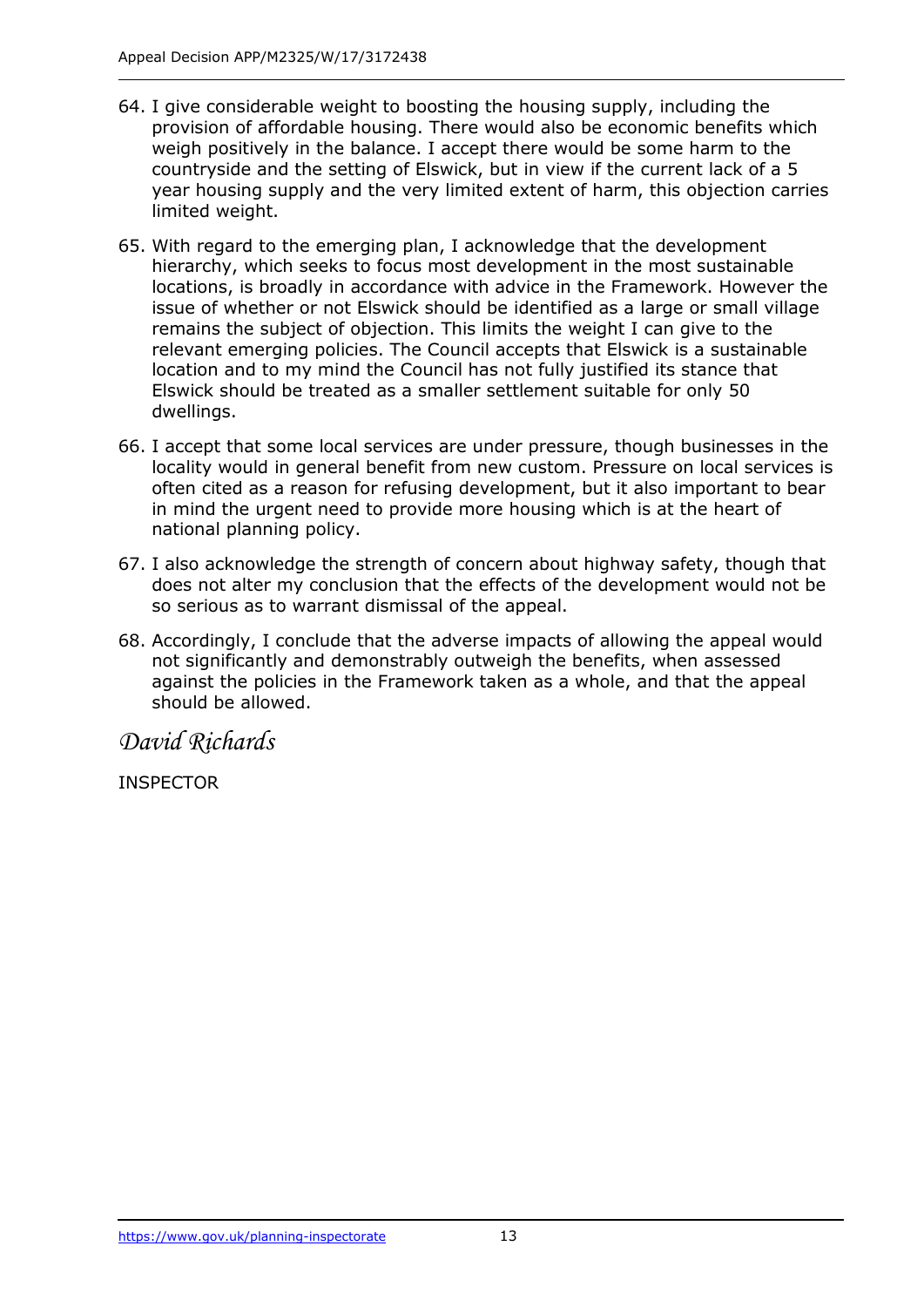#### **APPEARANCES**

FOR THE APPELLANT:

| Philip Robinson | G L Hearn                       |
|-----------------|---------------------------------|
| David Griffin   | <b>Trevor Bridge Associates</b> |
| Andrew Rogers   | G L Hearn                       |

#### FOR THE LOCAL PLANNING AUTHORITY:

Matthew Ellis Urban Vision

INTERESTED PERSONS:

John Hobday **Resident** 

Ann Stupple **Resident** Andrew Scholz **Resident** Peter Hall **Resident** Michael Donnelly **Resident** Mr Rowe Malcom Smith Resident Beryl Smith **Resident** 

Paul Hayhurst **County and Borough Councillor and Chair of** Elswick Parish Council Dave Francis **Elswick Parish Council** Mark Reed **Chair of Governors, Copp Primary School and** vice chairman of Elswick Parish Council

#### DOCUMENTS

- 1 Notification of hearing
- 2 Final amended S106 Obligation
- 3 Statement of CIL compliance<br>4 Local Plan Inspector's note
- Local Plan Inspector's note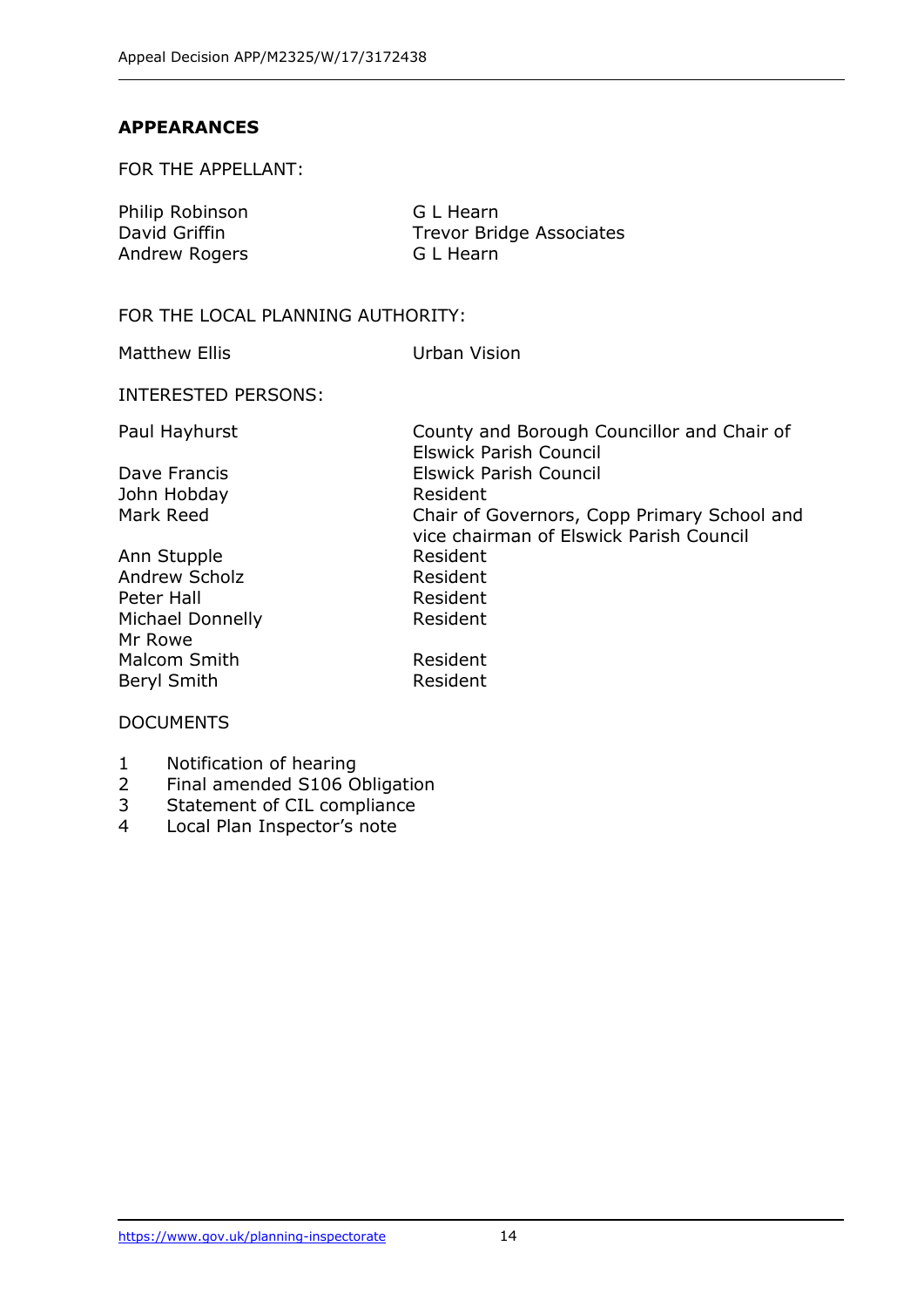# **Appeal Decision APP/M2325/W/17/3172438**

## **Schedule of conditions:**

- 1) The development hereby permitted shall begin not later than 3 years from the date of this decision.
- 2) The development shall be carried out, except where modified by the conditions to this permission, in accordance with the Planning Application received by the Local Planning Authority on the 19 August 2016, including the following plans:
	- Site Location Plan (drawing ref. 16025\_00);
	- Site Layout Plan (drawing ref. 16025\_01\_Rev\_E);
	- Section and Streetscene (drawing ref. 16025 03 Rev B);
	- Boundary Treatment Plan (drawing ref. 16025 04);
	- Affordable Housing Layout Plan (drawing ref. 16025 05 B);
	- House Type Plan Shallon (drawing ref. 16025 HT01);
	- House Type Plan Samphire (drawing ref. 16025\_HT02);
	- House Type Plan Samphire Side Aspect (drawing ref. 16025\_HT03);
	- House Type Plan Mallow (drawing ref. 16025 HT04);
	- House Type Plan Sorrell (drawing ref. 16025\_HT05);
	- House Type Plan Brookline (drawing ref. 16025 HT06);
	- House Type Plan Charlock (drawing ref. 16025\_HT07);
	- House Type Plan Woodrush (drawing ref. 16025 HT08);
	- House Type Plan Hollhock (drawing ref. 16024 HT10)
	- Garage Details Plan (drawing ref. 16025 HT09);
	- Sales Centre Details Plan (drawing ref. 16025 HT10);
	- Tree Survey Plan (drawing ref. 5307.01);
	- Tree Protection Plan (drawing ref. 5307.02C);
	- Landscape Proposal Plan (1 of 2) (drawing ref. 5307.03);
	- Landscape Proposal Plan (2 of 2) (drawing ref. 5307.04); and
	- Proposed Site Access Arrangements Plan (drawing ref. SCP/16316/F01 Rev F)
- 3) Notwithstanding any denotation on the approved plans samples of the roof treatment and wall cladding [both inclusive of colour] shall be submitted to and approved by the Local Planning Authority no later than 21 days prior to the commencement of any built development works on site. Thereafter only those approved materials shall be used in the development unless otherwise agreed in writing with the Authority.
- 4) Foul and surface water shall be drained on separate systems.
- 5) No development shall commence unless and until details of the design, based on sustainable drainage principles, and implementation of an appropriate surface water sustainable drainage scheme have been submitted to and approved in writing by the local planning authority. Those details shall include, as a minimum:

a) Information about the lifetime of the development, design storm period and intensity (1 in 30 & 1 in 100 year + allowance for climate change see EA advice Flood risk assessments: climate change allowances'), discharge rates and volumes (both pre and post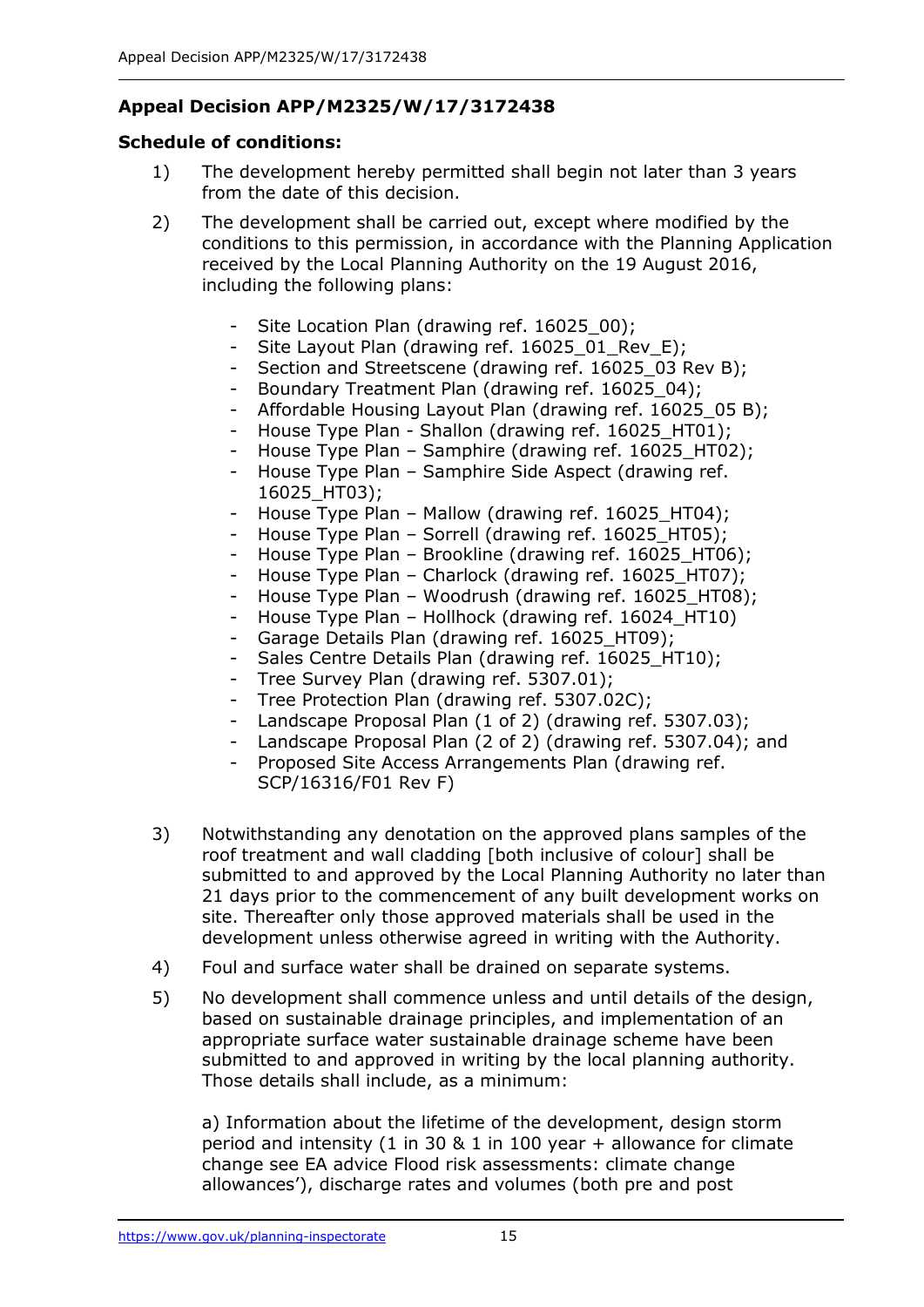development), temporary storage facilities, the methods employed to delay and control surface water discharged from the site, and the measures taken to prevent flooding and pollution of the receiving groundwater and/or surface waters, including watercourses, and details of floor levels in AOD;

b) The drainage strategy should demonstrate that the surface water runoff must not exceed the pre-development greenfield runoff rate. The scheme shall subsequently be implemented in accordance with the approved details before the development is completed.

c) Any works required off-site to ensure adequate discharge of surface water without causing flooding or pollution (which should include refurbishment of existing culverts and headwalls or removal of unused culverts where relevant);

d) Flood water exceedance routes, both on and off site;

e) A timetable for implementation, including phasing as applicable;

f) Evidence of an assessment of the site conditions to include site

investigation and test results to confirm infiltrations rates;

g) Details of water quality controls, where applicable.

The scheme shall be implemented in accordance with the approved details prior to first occupation of any of the approved dwellings, or completion of the development, whichever is the sooner. Thereafter the drainage system shall be retained, managed and maintained in accordance with the approved details.

- 6) No development hereby permitted shall be occupied until the sustainable drainage scheme for the site has been completed in accordance with the submitted details. The sustainable drainage scheme shall be managed and maintained thereafter in accordance with the agreed management and maintenance plan.
- 7) No development shall commence unless and until details of an appropriate management and maintenance plan for the sustainable drainage system for the lifetime of the development have been submitted which, as a minimum, shall include:

a) The arrangements for adoption by an appropriate public body or statutory undertaker, management and maintenance by a Residents' Management Company

b) Arrangements concerning appropriate funding mechanisms for its on-going maintenance of all elements of the sustainable drainage system (including mechanical components) and will include elements such as:

i. on-going inspections relating to performance and asset condition assessments

ii. operation costs for regular maintenance, remedial works and irregular maintenance caused by less sustainable limited life assets or any other arrangements to secure the operation of the surface water drainage scheme throughout its lifetime;

c) Means of access for maintenance and easements where applicable.

The development shall be implemented in accordance with the approved details prior to first occupation of any of the approved dwellings, or completion of the development, whichever is the sooner. Thereafter the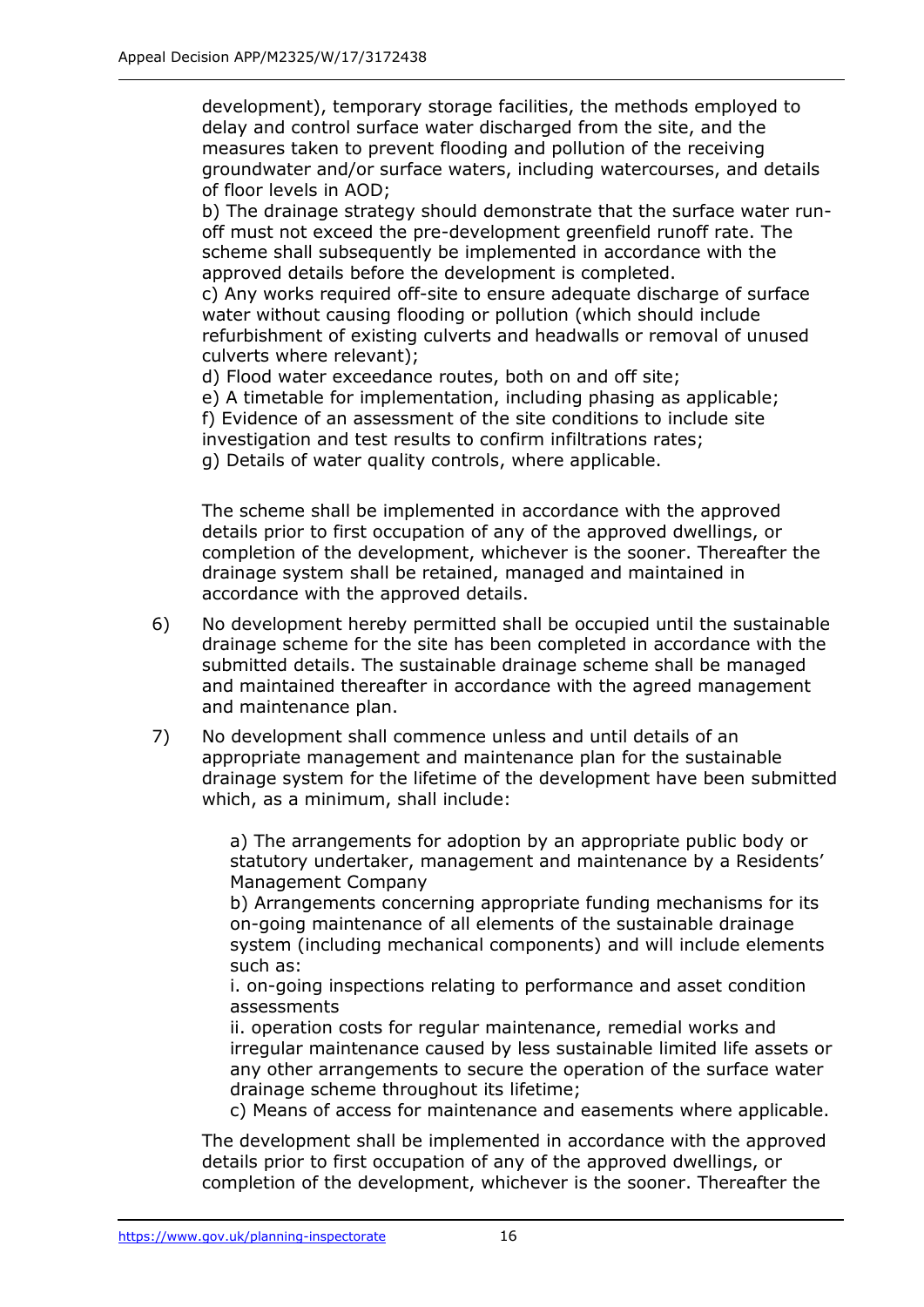sustainable drainage system shall be managed and maintained in accordance with the approved details.

- 8) No development shall commence unless and until facilities have been provided within the site by which means the wheels of vehicles may be cleaned before leaving the site.
- 9) No part of the development shall be commenced unless and until the site access works have been constructed in accordance with a scheme which shall be submitted to and approved by the Local Planning Authority in consultation with the Highway Authority.
- 10) No part of the development hereby approved shall be commenced unless and until a scheme for the construction of the off-site works of highway improvement has been submitted to, and approved by, the Local Planning Authority in consultation with the Highway Authority. No part of the development hereby approved shall be occupied until the approved scheme has been constructed and completed in accordance with the approved details.
- 11) No part of the development hereby approved shall commence unless and until a Construction Traffic Management Plan been submitted to, and approved by, the Local Planning Authority in consultation with the Highway Authority. The Construction Traffic Management Plan shall thereinafter be complied with at all times until the development is complete.
- 12) No development shall be commenced unless and until details of the proposed arrangements for future management and maintenance of the proposed streets within the development have been submitted to and approved by the local planning authority. The streets shall thereafter be maintained in accordance with the approved management and maintenance details until such time as an agreement has been entered into under section 38 of the Highways Act 1980 or a private management and Maintenance Company has been established.
- 13) No part of the development hereby approved shall be occupied unless and until, a Travel Plan has been submitted to and approved in writing by the Local Planning Authority. The Travel Plan shall include measures to encourage alternative sustainable modes of transport by prospective occupants of the development. The approved Travel Plan must be implemented in full in accordance with the timetable within it unless otherwise agreed in writing with the Local Planning Authority. All elements shall continue to be implemented at all times thereafter for a minimum period of 5 years following the occupation of the last dwelling which forms part of the development.
- 14) No development shall be commenced unless and until details of finished floor levels and external ground levels for each plot have been submitted to and approved in writing by the Local Planning Authority. The development shall thereafter be implemented in accordance with the approved details.
- 15) No demolition or construction work shall begin unless and until a scheme for protecting the surrounding residential premises from noise, vibration and dust from the site during these works has been submitted to and approved in writing by the Local Planning Authority. All measures which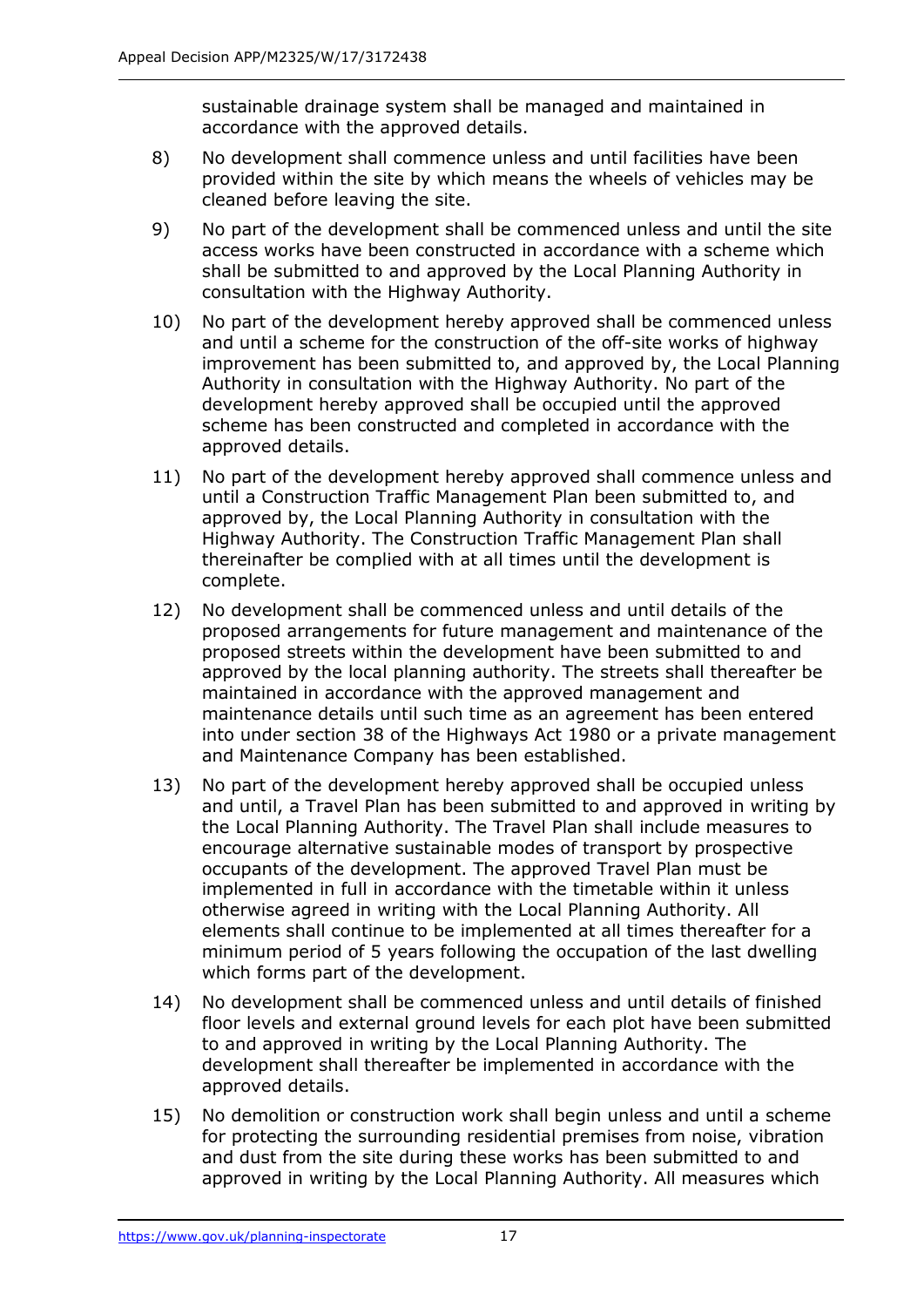form part of the approved scheme shall be adhered to throughout the period of demolition and/or construction.

- 16) The times of construction shall be restricted to 08.00 18.00 Mondays to Friday; 08.00 -13.00 Saturdays and no activity on Sundays or Bank Holidays.
- 17) The method statement within ERAP report reference 2016-114 shall be implemented in full throughout the construction period.
- 18) No clearance of trees and shrubs in preparation for or during the course of development shall take place during the bird nesting season (1st March - 31st August inclusive) unless an ecological survey has first been submitted to and approved in writing by the Local Planning Authority which demonstrates that the vegetation to be cleared is not utilised for bird nesting. Should the survey reveal the presence of any nesting species, then no clearance of trees and shrubs shall take place until a methodology for protecting nest sites during the course of the development has been submitted to and approved in writing by the Local Planning Authority. Nest site protection shall thereafter be provided in accordance with the duly approved methodology.
- 19) No development shall be commenced unless and until a scheme to protect retained trees and hedgerow during the construction period has been submitted to and approved in writing by the Local Planning Authority. The submitted scheme shall indicate trees and hedgerow for retention and provide for a Construction Exclusion Zone around the Root Protection Areas of those trees/hedgerows identified as being retained. The Construction Exclusion Zone shall be provided in the form of protective fencing of a height and design which accords with the requirements BS 5837: 2012 and shall be maintained as such during the entirety of the construction period.
- 20) No development shall take place unless and until full details of scheme indicating areas of public open space and / or children's play areas have been submitted to and approved by the Local Planning Authority. Such a scheme shall make provisions in accordance the Council's adopted policy on public open space in terms of layout and requirements, and include a phasing scheme for the construction of this play area and open space. The approved scheme shall be implemented and the areas provided retained as open space and play area thereafter.
- 21) Samples of materials proposed for all hard surfaced areas and street lighting within the site shall be submitted to the Local Planning Authority for approval 14 days prior to the commencement of any surfacing work on site, and thereafter only approved materials shall be used either during the initial works or subsequently in any repairs to the surfaces.
- 22) Notwithstanding the provision of Article 3, Schedule 2, Part 1, Classes A, B, C, D, E, F and G of the Town and Country Planning General Permitted Development Order 2015 [or any Order revoking or re-enacting that Order], no further development of the dwellings or curtilages relevant to those classes shall be carried out without Planning Permission.
- 23) Notwithstanding the provisions of Schedule 2, Part 1 of the Town and Country Planning (General Permitted Development) Order 1995 (as amended), the proposed garages shall be retained solely for the housing